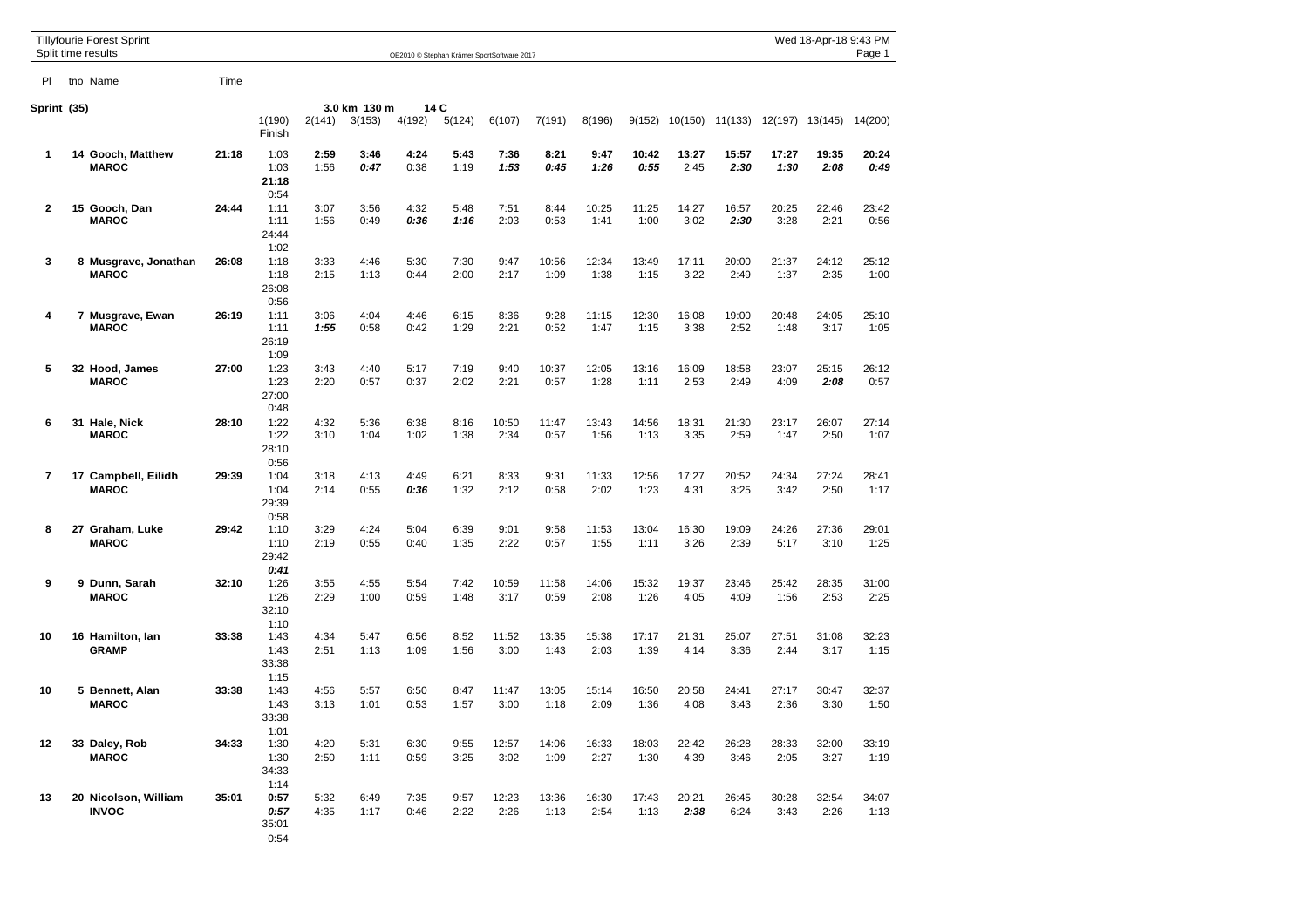| <b>Tillyfourie Forest Sprint</b><br>Split time results |  |                                      | Wed 18-Apr-18 9:43 PM<br>Page 2<br>OE2010 © Stephan Krämer SportSoftware 2017 |                                       |              |              |               |               |               |               |               |               |                |               |                 |               |               |
|--------------------------------------------------------|--|--------------------------------------|-------------------------------------------------------------------------------|---------------------------------------|--------------|--------------|---------------|---------------|---------------|---------------|---------------|---------------|----------------|---------------|-----------------|---------------|---------------|
| PI.                                                    |  | tno Name                             | Time                                                                          |                                       |              |              |               |               |               |               |               |               |                |               |                 |               |               |
| Sprint (35)                                            |  |                                      |                                                                               | 14 C<br>3.0 km 130 m                  |              |              |               |               |               | (cont.)       |               |               |                |               |                 |               |               |
|                                                        |  |                                      |                                                                               | 1(190)<br>Finish                      | 2(141)       | 3(153)       | 4(192)        | 5(124)        | 6(107)        | 7(191)        | 8(196)        |               | 9(152) 10(150) | 11(133)       | 12(197) 13(145) |               | 14(200)       |
| 14                                                     |  | 13 Gooch, Joel<br><b>MAROC</b>       | 36:27                                                                         | 1:02<br>1:02<br>36:27<br>1:05         | 5:18<br>4:16 | 6:16<br>0:58 | 6:53<br>0:37  | 13:13<br>6:20 | 16:21<br>3:08 | 17:08<br>0:47 | 19:35<br>2:27 | 21:03<br>1:28 | 24:35<br>3:32  | 27:48<br>3:13 | 31:17<br>3:29   | 34:15<br>2:58 | 35:22<br>1:07 |
| 15                                                     |  | 18 Campbell, Kirsty<br><b>MAROC</b>  | 38:18                                                                         | 1:15<br>1:15<br>38:18                 | 3:50<br>2:35 | 5:59<br>2:09 | 6:55<br>0:56  | 12:46<br>5:51 | 16:10<br>3:24 | 17:14<br>1:04 | 19:28<br>2:14 | 20:54<br>1:26 | 25:07<br>4:13  | 28:23<br>3:16 | 32:40<br>4:17   | 35:58<br>3:18 | 37:14<br>1:16 |
| 16                                                     |  | 6 Bennett, Ewan<br><b>MAROC</b>      | 39:46                                                                         | 1:04<br>1:30<br>1:30<br>39:46<br>1:09 | 4:21<br>2:51 | 6:33<br>2:12 | 7:34<br>1:01  | 10:47<br>3:13 | 17:36<br>6:49 | 18:58<br>1:22 | 21:07<br>2:09 | 22:41<br>1:34 | 26:56<br>4:15  | 30:32<br>3:36 | 33:10<br>2:38   | 37:15<br>4:05 | 38:37<br>1:22 |
| 17                                                     |  | 26 Graham, Amber<br><b>MAROC</b>     | 39:49                                                                         | 1:24<br>1:24<br>39:49<br>1:18         | 3:51<br>2:27 | 4:52<br>1:01 | 5:44<br>0:52  | 8:06<br>2:22  | 13:03<br>4:57 | 14:26<br>1:23 | 18:10<br>3:44 | 20:23<br>2:13 | 25:54<br>5:31  | 30:15<br>4:21 | 33:04<br>2:49   | 37:05<br>4:01 | 38:31<br>1:26 |
| 18                                                     |  | 3 Sheridan, Bob<br><b>MAROC</b>      | 40:20                                                                         | 1:25<br>1:25<br>40:20<br>1:01         | 4:27<br>3:02 | 5:38<br>1:11 | 6:50<br>1:12  | 11:56<br>5:06 | 14:36<br>2:40 | 15:26<br>0:50 | 17:40<br>2:14 | 19:02<br>1:22 | 23:04<br>4:02  | 32:22<br>9:18 | 34:27<br>2:05   | 37:48<br>3:21 | 39:19<br>1:31 |
| 19                                                     |  | 2 Campbell, Phil                     | 41:33                                                                         | 1:28<br>1:28<br>41:33<br>1:05         | 5:43<br>4:15 | 6:57<br>1:14 | 7:55<br>0:58  | 10:18<br>2:23 | 13:39<br>3:21 | 14:41<br>1:02 | 17:22<br>2:41 | 19:20<br>1:58 | 23:51<br>4:31  | 27:57<br>4:06 | 35:20<br>7:23   | 39:02<br>3:42 | 40:28<br>1:26 |
| 20                                                     |  | 30 Whitehead, Ranolp<br><b>MAROC</b> | 42:42                                                                         | 1:59<br>1:59<br>42:42<br>1:19         | 5:15<br>3:16 | 6:47<br>1:32 | 7:52<br>1:05  | 13:05<br>5:13 | 16:01<br>2:56 | 17:28<br>1:27 | 20:10<br>2:42 | 21:41<br>1:31 | 26:04<br>4:23  | 31:18<br>5:14 | 35:53<br>4:35   | 39:54<br>4:01 | 41:23<br>1:29 |
| 21                                                     |  | 24 Stronach, Ed<br><b>GRAMP</b>      | 42:52                                                                         | 1:24<br>1:24<br>42:52<br>0:51         | 5:30<br>4:06 | 6:57<br>1:27 | 8:40<br>1:43  | 10:31<br>1:51 | 15:00<br>4:29 | 16:15<br>1:15 | 18:34<br>2:19 | 19:56<br>1:22 | 24:00<br>4:04  | 27:24<br>3:24 | 32:23<br>4:59   | 40:48<br>8:25 | 42:01<br>1:13 |
| 22                                                     |  | 100 Catroina, Chapman                | 42:54                                                                         | -----<br>42:54<br>42:54               |              |              |               |               |               |               |               |               |                |               |                 |               |               |
| 23                                                     |  | 29 MackIntyre, Ian<br><b>MAROC</b>   | 44:52                                                                         | 1:47<br>1:47<br>44:52<br>1:39         | 6:19<br>4:32 | 7:53<br>1:34 | 9:04<br>1:11  | 11:36<br>2:32 | 15:53<br>4:17 | 17:42<br>1:49 | 21:15<br>3:33 | 23:13<br>1:58 | 29:03<br>5:50  | 34:03<br>5:00 | 37:03<br>3:00   | 41:20<br>4:17 | 43:13<br>1:53 |
| 24                                                     |  | 1 Kirk, Dave                         | 47:05                                                                         | 1:43<br>1:43<br>47:05<br>1:09         | 5:24<br>3:41 | 7:27<br>2:03 | 9:19<br>1:52  | 18:50<br>9:31 | 22:30<br>3:40 | 23:38<br>1:08 | 26:28<br>2:50 | 28:20<br>1:52 | 32:47<br>4:27  | 37:00<br>4:13 | 40:58<br>3:58   | 44:36<br>3:38 | 45:56<br>1:20 |
| 25                                                     |  | 23 Coman, Olivia<br><b>GRAMP</b>     | 49:48                                                                         | 1:34<br>1:34<br>49:48<br>1:05         | 4:53<br>3:19 | 6:21<br>1:28 | 12:02<br>5:41 | 14:55<br>2:53 | 18:59<br>4:04 | 20:25<br>1:26 | 23:54<br>3:29 | 26:21<br>2:27 | 31:53<br>5:32  | 38:54<br>7:01 | 41:45<br>2:51   | 46:45<br>5:00 | 48:43<br>1:58 |